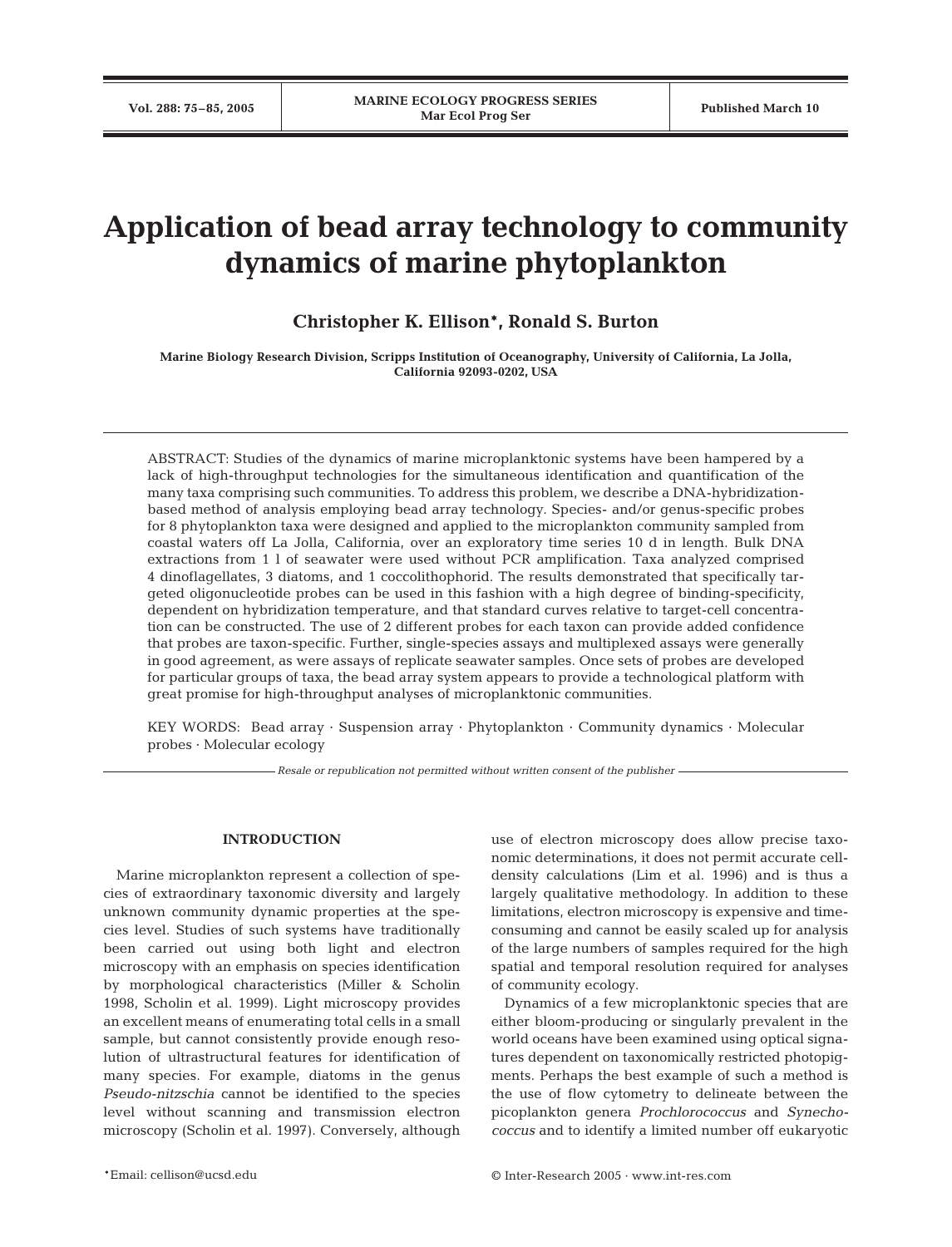phytoplankton having unique pigmentation (Collier 2000, Dubelaar & Jonker 2000). In an ecological sense, flow cytometry has been applied to examine the structure of microbial planktonic communities (Gasol & Del Giorgio 2000) and similar methods have been applied to construct total biomass estimates for certain species in the water column (Millie et al. 1997, Moreira-Turcq et al. 2001). Presently, such studies of spectral signatures are unfortunately mostly limited to a few commonly occurring planktonic species.

Increasing attention is being given to the potential of nucleic acid, antibody and lectin-binding probes for the detection and quantification of marine microplankton communities (Bates et al. 1993, Costas & Rodas 1994, Lim et al. 1996, Tyrrell et al. 1997, Rhodes 1998, Jochem 2000). The theoretical framework for such analyses is derived from the strong binding-specificity of both complementary nucleic acid sequences and antibody:antigen pairs. Given this specificity and sufficient knowledge of the targeted organisms, probes can be designed for any taxonomic level such that they are complementary to a nucleic acid sequence or a cellsurface protein and will exclude all other non-complementary targets (Bains 1994). There are 2 principal modes of analysis: assays based on extracted nucleic acids and assays utilizing fixed whole cells (Tyrrell et al. 1997). In a broad sense, the former includes the more recently developed techniques of sandwich hybridization (Scholin et al. 1997), molecular beacons (Tyagi & Kramer 1996), and specifically targeted fluorescent oligonucleotides (Adachi et al. 1996), while the latter is more dependent on the various methods related to fluorescent *in situ* hybridization (FISH) for visualization of the desired taxa (Bates et al. 1993, Lim et al. 1996, Vrieling & Anderson 1996).

Molecular assays to detect planktonic organisms have created new opportunities for researchers seeking to investigate a single set of organisms living within a complex biotic assemblage by allowing detection of targeted individuals even at very low concentrations (Vrieling & Anderson 1996). Further, these techniques have the ability to discern targeted individuals that have been phagocytized or that are bound to other particles in a manner that would mask their presence using traditional epifluorescence techniques (Scholin et al. 1997). Despite this, there are problematic aspects to these methods at their current level of development. For instance, when the targeted organisms are in very low abundance, quantitative analysis can become more difficult due to a scarcity of fluorescently labeled individuals on a sample filter. Additionally, fluorescent probes often have a binding affinity to both organic and inorganic debris caught and retained on a filter, returning false positive signals that can easily be misinterpreted to indicate the presence of a targeted cell (Miller & Scholin 1998). Finally, opportunities to simultaneously probe for multiple taxa are limited by the number of different fluorophores that can be distinguished by available equipment (typically no more than 4).

DNA microarrays offer an alternative technology allowing massive multiplexing. Sample DNA or cDNA can be labeled with a single fluorophore and hybridized to an array wherein each probe is assigned a specific location. Although studies utilizing this technique permit the simultaneous measurement of sample hybridization for thousands of probes, it is not particularly efficient for the analysis of many environmental samples where each sample may require a separate slide and each slide requires significant processing. Another difficulty of microarrays is that changing or adding a particular probe requires reprinting the entire array, a process limiting flexibility and likely to impede optimal probe design.

Here we explore the application of a new technology, known as bead arrays (or fluid arrays or suspension arrays), which use specific probes attached to microspheres (beads) instead of a flat surface, as in microarrays. The microspheres can be purchased in 100 machine-readable fluorescent colors for the Luminex xMAP platform used in this study, and each can be bound to a unique molecular probe so that up to 100 different probes can be employed in a single assay. As with microarrays, bulk genomic DNA can be labeled with a single fluorophore and hybridized simultaneously with a set of different probes (Ye et al. 2001). Bead array technology employs a flow cytometer to draw up the thousands of microspheres used in each hybridization (hundreds of each bead color/probe combination) and individually determine 2 fluorescent signals from each: (1) the microsphere color, which identifies the probe; (2) the fluorescent intensity of the reporter fluorophore, attached to that bead via hybridization of fluorescently labeled DNA, which quantitatively informs as to the presence of specifically targeted DNA in the sample. Two properties of this approach are particularly attractive for use in analyses of microplankton communities: (1) Taxon-specific probes are attached to microspheres in separate reactions so that one can subsequently select the set of probes to be employed for any given assay; this flexibility allows rapid changes when deciding which probes are of greatest interest to a particular analysis. (2) The analysis platform permits high samplethroughput, as commercial instruments operate in a microplate format and are capable of analyzing 96 samples, each with up to 100 probes, in less than 2 h.

Herein, we demonstrate this system to be effective in detecting biotin-labeled bulk genomic DNA extracted from filtered seawater using capture probes specific to several genera and species of phytoplankton common in Southern California coastal waters.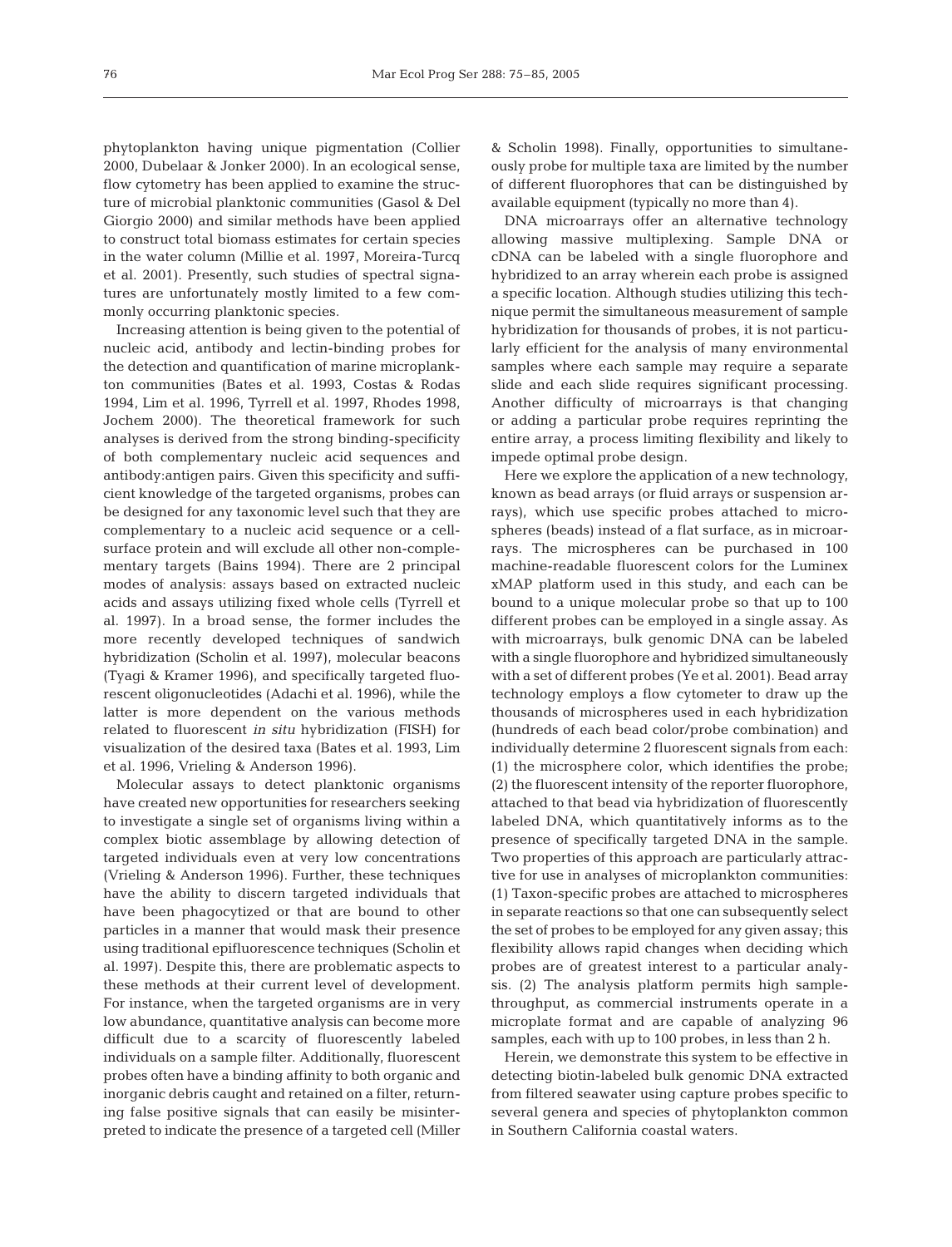**Sample collection.** We collected 10 surface seawater samples at 08:30 h once daily from the Scripps Institution of Oceanography Pier in La Jolla, California, USA from October 22 to 31, 2003. Each of these samples was collected in duplicate 1 l volumes and labeled as either Series A or B. All samples were concentrated onto 5  $\mu$ m polycarbonate filters (Millipore) and stored at –80°C in extraction buffer (DNeasy® Tissue Kit, Qiagen) until all samples had been collected.

Cultures of the dinoflagellates *Lingulodinium polyedrum* and *Scrippsiella trochoidea* were used to relate observed fluorescent output to initial cell concentrations as well as for a series of probe binding-specificity experiments. Cell concentrations were determined on a hemocytometer under 400× magnification using light microscopy. Cultured cells were then collected in known quantities by filtration.

**Extraction of nucleic acids.** Bulk DNA was extracted from filters using a DNeasy® Tissue Kit (Qiagen) following the protocol set out by the manufacturer. Final elution of genomic DNA concentrated the product into 100 µl deionized water. Genomic DNA extracted from environmental sample filters was quantified using spectrophotometric methods (absorbance at 260 nm) and diluted to a uniform concentration of 15 ng  $\mu$ l<sup>-1</sup> across all samples to ensure that sample concentrations

fell within the dynamic range of the labeling system (see 'Biotin-labeling of genomic DNA'). Following extraction of nucleic acids from pure culture samples of *Lingulodinium polyedrum* and *Scrippsiella trochoidea*, serial dilutions of the pure culture genomic DNA extract were assumed to represent proportional dilutions of cell concentration in a linear relationship.

**Capture-probe design.** Table 1 summarizes the eight 25-mer oligonucleotide probes, designed for phytoplankton taxa commonly found in nearshore waters of the Southern California Bight (M. Latz & L. Busse pers. comm.). Additionally, a second set of probes was designed for each of these taxa as a means of cross-checking the binding-specificity of the original probes. These species and genera comprise 3 broad taxonomic groups of phytoplankton: diatoms (Bacillariophyceae), dinoflagellates (Dinophyceae), and coccolithophorids (Prymnesiophyceae). All capture probes were designed to be complementary to a portion of the 18S rDNA sequence for the appropriate taxon, as archived online at GenBank (www.ncbi. nlm.nih.gov). To help assure that the capture probes would have little binding affinity for one another, pair-wise comparisons were made between all oligonucleotide probes within each of the 2 probe sets and any capture probe with a complementary region to any other probe exceeding 6 base pairs in length was discarded. Finally, all probes were synthesized with a 5' C6-amino linker modification to facilitate their coupling to unique sets of Luminex xMAP™ microspheres (Luminex) having surface carboxyl-binding sites.

**Oligonucleotide coupling to microspheres.** Oligonucleotide capture probes were coupled to their respective microspheres (Table 1) following the protocol set forth by Yang et al. (2001). Luminex xMAP™ bead stocks were sonicated using a Branson Ultrasonic Cleaner (Branson) at 40 kHz for 1 min to ensure an even distribution of beads in solution prior to being aliquoted. Fresh solutions of the primary reagents were prepared prior to each coupling reaction, including 0.1 M MES, pH 4.5 (2-[N-morpholino]ethanesulfonic acid), 0.1% (w/v) SDS (sodium dodecyl sulfate), 0.02% (v/v) Tween®-20 (polyoxyethylene-20-sorbitan monolaurate), and 10 mg  $ml^{-1}$  EDC (1-ethyl-3-[3dimethylaminopropyl] carbodiimide HCl) (all from Sigma).

Table 1. Phytoplankton capture probes. Oligonucleotide sequences written in 5' to 3' orientation. Numbers 1 and 2 refer to different sets of capture probes designed to target same gene in the relevant taxa. Taxa without species-specific nomenclature indicate probes known to hybridize to multiple congeneric species. Bead pairing refers to specific xMAP™ microsphere colors as designated by Luminex. GenBank Accession nos. are listed below each taxon name

| Phytoplankton taxon             | Probe sequence              | Bead pairing |  |
|---------------------------------|-----------------------------|--------------|--|
| Diatom capture probes           |                             |              |  |
| Chaetoceros didymus             | 1 gatgcttttggtcttgtctgcactg | 123          |  |
| (X85392)                        | 2 caggatgggcaagatgcttttggtc | 147          |  |
| Eucampia spp.                   | 1 cctgttcggcagtgtcatggtgat  | 143          |  |
| (X85389)                        | 2 cqtqctaacatatccaaccttttqq | 157          |  |
| Grammatophora spp.              | 1 cagtgtgcaggtacttggttgtctc | 127          |  |
| (AF525656)                      | 2 tgagatagggcttcggtactatttt | 110          |  |
| Dinoflagellate capture probes   |                             |              |  |
| Ceratium furca                  | 1 tatgctcaatgcctttgcttacat  | 120          |  |
| (AJ276699)                      | 2 atgctgcatgattgattttaaacga | 113          |  |
| Ceratium fusus                  | 1 acacaaacctgaccttcaagtatgg | 140          |  |
| (AF022153)                      | 2 tcaataaccttagcttacatggata | 177          |  |
| Lingulodinium spp.              | 1 tgcttgcacatagtgaaactgcgac | 150          |  |
| (AF274269)                      | 2 gttataggtttactggttgaccatt | 154          |  |
| Scrippsiella spp.               | 1 accgaatgaatcgcattgcatcagc | 130          |  |
| (U52357)                        | 2 tacaqtttatttgatggtcattcct | 138          |  |
| Coccolithophorid capture probes |                             |              |  |
| Emiliania huxleyi               | 1 gcactcaacgagtctatcacctga  | 173          |  |
| (AF184167)                      | 2 gagttcccgactcacggagggatgt | 160          |  |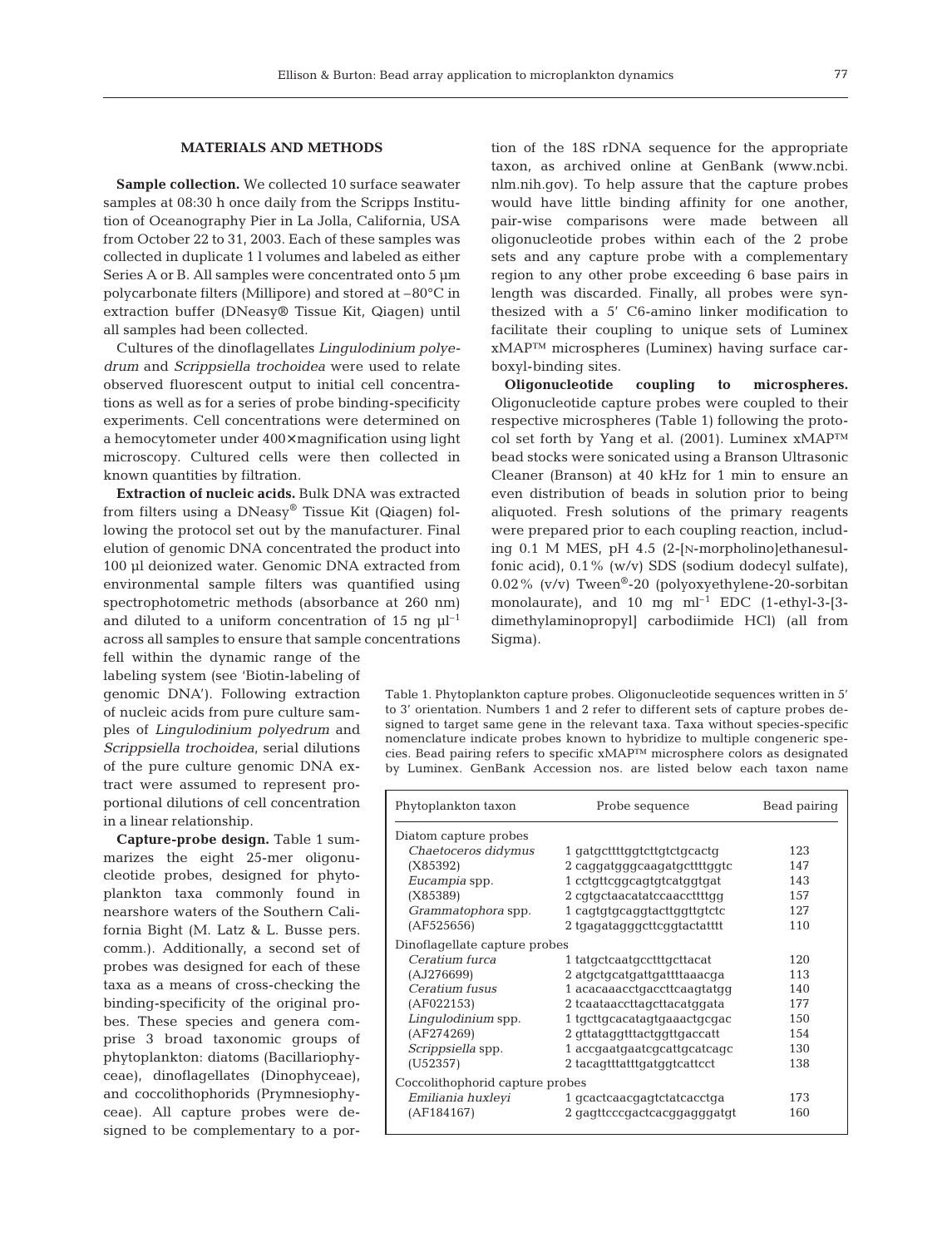**Biotin-labeling of genomic DNA.** For analysis using a bead array platform, DNA samples were directly labeled with biotin as a means of binding the reporter fluorophore, streptavidin-conjugated phycoerythrin (R-PE) during the final stages of detection and quantification. A series of dilutions of genomic DNA from the pure cultures having a known range of starting DNA concentrations were labeled. For each sample to be assayed, 20 µl of diluted genomic DNA solution was used with a BioPrime® DNA labeling kit (Invitrogen Life Technologies) for biotinylation to a final volume of 55 µl. This kit makes use of the Klenow fragment of DNA polymerase, random octamer oligonucleotide primers, and biotin-labeled dCTP. There are several advantages to using such a system for labeling of nucleic acids: (1) random octamer primers ensure that the heterogeneous mix of genomic DNA extracted from filtered seawater will be uniformly labeled; (2) bulk genomic DNA is fragmented by the action of Klenow, reducing any inhibitory steric effects that might result from assaying untreated genomic DNA; (3) use of labeled dCTP, as opposed to labeled primers, ensures a greater number of binding sites for R-PE on the sequence of interest and, thereby, a stronger signal. However, the Klenow labeling reaction results in net DNA synthesis that may not be directly proportional to the amount of template put into the reaction. To normalize between reactions, all environmental



Fig. 1. Schematic diagram representing structure complex of microsphere, capture probe, biotinylated target DNA, and phycoerythrin. Excitation lasers are represented by arrows striking microsphere (left) and phycoerythrin (right). Fluorescent signal is represented by straight arrows being emitted by the microsphere and phycoerythrin (adapted from Vignali 2000). For simplicity, a single capture probe is shown bound to microsphere; in reality, the surface of the microsphere binds many capture-probes. Also, labeled sample DNA contains many biotinylated sites that are able to bind streptavidin-conjugated phycoerythrin, although only 1 is shown. The figure is not to scale

samples were diluted so that a uniform 300 ng of template was used per labeling reaction.

**Bead array apparatus.** The Luminex100 is a flow cytometer utilizing 2 lasers: a 635 nm diode laser for excitation of red and infrared classifier fluorochromes in unique ratios within 100 different bead sets, and a 532 nm frequency-doubling Nd-YAG laser for excitation of a reporter fluorochrome (Earley et al. 2000). These lasers serve to classify the target and to quantify its fluorescence, respectively. Oligonucleotide capture probes complementary to the target sequence are bound to the bead surface by way of attached carboxyl groups and hybridized to biotin-labeled target sequences, which can, in turn, be bound to R-PE, the reporter fluorophore. The operation is summarized in Fig. 1.

**Hybridization of microspheres to sample DNA.** Aliquots of the biotinylated samples (75 ng DNA in 5 µl solution) were diluted to 20 µl in 1.5 ml polypropylene tubes using DNA-grade water and then denatured for 10 min at 95°C. During this time interval, oligonucleotide-coupled microsphere stock-solutions were sonicated for 30 s at 40 kHz and aliquoted into a working solution containing 10 000 of each microsphere color selected for the assay (0.2 µl capture-probecoupled bead solution) diluted to a final volume of 40 µl with 4.5 M tetramethyl ammonium chloride (TMAC) hybridization buffer (0.1% SDS, 50 mM TrisCl, 4 mM EDTA, pH 8.0, after Yang et al. 2001) for each sample. This working solution was sonicated again for 30 s prior to adding 40 µl to each of the denatured samples. Unless otherwise indicated, all samples were allowed to hybridize for exactly 2 h at 45°C.

**Data collection.** Upon removal from the hybridization bath, the samples were centrifuged for 2 min at 13 000 ×*g* using a benchtop centrifuge (Beckman Coulter) to pellet the microspheres. The supernatant was removed and the microspheres were washed with 50 µl 3 M TMAC hybridization buffer to remove unbound DNA. Tubes were briefly mixed, then centrifuged again to reform the pellet. This washing step was repeated twice before adding 50 µl of a final solution containing 3 M TMAC hybridization buffer and 10 ng  $\mu$ <sup>-1</sup> R-PE (Qiagen). After vortexing briefly, the solution was incubated at room temperature for 10 min in the dark to allow binding of R-PE and incorporated biotin.

Samples were loaded into an unskirted 96-well PCR plate (Fisher Scientific) for analysis using the full 50 µl volume of each sample, and placed into a Luminex 100 instrument outfitted with an XY platform. The mean fluorescence was determined for each of the probes selected for an assay using Luminex data collector software (Version 1.7). A negative control containing no DNA was included with each set of samples as a reference.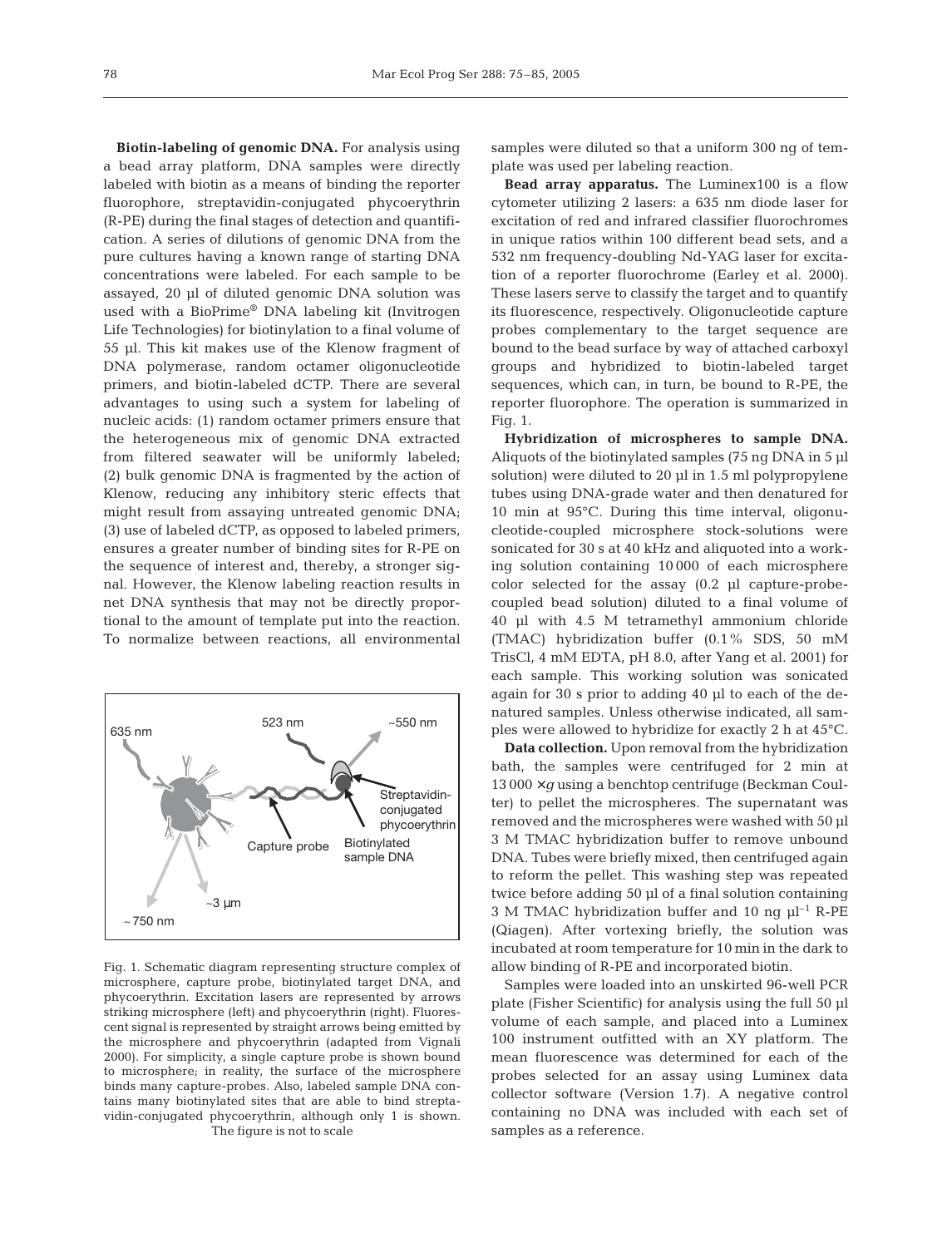#### **RESULTS**

#### **Fluorescent signal variability**

Identical volumes of a single genomic DNA sample are expected to yield identical fluorescent output following steps for biotin-labeling, hybridization to microspheres, and quantification on the instrument. The ability to directly compare results from different samples is dependent on such consistency of instrument operation and sample preparation. The effects of these 2 broad sources of error were partitioned to evaluate the relative importance of each. To establish the degree of signal variability inherent in the operation of the instrument, a single environmental seawater sample was prepared for analysis as described in 'Materials and methods', and then aliquoted into 5 hybridization reactions for final analysis. Each of these identical samples was analyzed with probes for all 8 taxa in a multiplexed format assaying for all 8 probes in Bead Set 1 simultaneously. Coefficients of variation were determined for the replicate analyses; the results are summarized in Table 2. Briefly, all 8 probes had a coefficient of variation less than 7.5%, with the mean across all taxa being 4.8%. The results also indicated that fluorescent output for a sample was best represented as a mean of multiple assays of that sample, so all further samples were assayed in triplicate and the data presented as a mean value for each probe in that sample.

Error in the sample preparation process was evaluated through the analysis of duplicates for each of the 10 environmental samples, paired by collection date. To evaluate the reproducibility of the fluorescent signal, these samples were prepared in parallel and assayed using probes for all 8 taxa in a multiplexed format. Comparisons were made across all 10 samples with respect to each probe, using a correlation between Samples A and B. The results, presented as  $r^2$ coefficients of determination, are summarized in Table 3. Positive correlations were observed for all assayed taxa, with very high values being observed in 7 of the taxa. These results indicate that inconsistencies in sample preparation play a relatively minor role in the final observed result.

## **Cell concentration**

Biotin-labeled samples of DNA from pure cultures of *Lingulodinium polyedrum* and *Scrippsiella trochoidea* representing a range of initial cell concentrations were assayed using the respective probe in isolation (as opposed to multiplexing). The results are summarized in Fig. 2 and represent a standard by which to relate

| Table 2. Coefficient of variation, CV (standard deviation   |                                   |  |  |
|-------------------------------------------------------------|-----------------------------------|--|--|
| divided by mean) for each taxon calculated from fluorescent |                                   |  |  |
| output from 5 identical environmental samples. Mean co-     |                                   |  |  |
|                                                             | efficient of variation = $4.80\%$ |  |  |

| Taxon               | Mean fluorescence | CV(%) |
|---------------------|-------------------|-------|
| Ceratium furca      | 110.4             | 7.16  |
| Ceratium fusus      | 258.9             | 3.97  |
| Lingulodinium spp.  | 89.1              | 2.40  |
| Scrippsiella spp.   | 134.7             | 2.63  |
| Chaetoceros didymus | 273.5             | 5.65  |
| Eucampia spp.       | 967.8             | 6.62  |
| Grammatophora spp.  | 56.7              | 6.41  |
| Emiliania huxleyi   | 149.7             | 3.57  |

fluorescent signal with initial sample target-cell concentration. In the case of *L. polyedrum* samples, the fluorescence peaked at approximately  $3 \times 10^6$  cells  $l^{-1}$ , and then decreased precipitously with increasing numbers of cells. This is likely attributable to the efficiency of the Klenow biotin-labeling reaction at these high DNA concentrations. If sample DNA is too concentrated to be completely biotinylated by this reaction, then a portion of the sample will remain unlabeled and effectively serve as a binding competitor during hybridization to the appropriate capture probe. This maximum corresponded to an initial genomic DNA concentration of approximately 20 ng  $\mu$ <sup>-1</sup>. Within the dynamic range of the system, however, a consistent relationship between fluorescent output and cell concentration was observed. After subtraction of the blank from each sample, the relationship for the *Lingulodinium* spp. probe was:  $Y = 49.443$   $(\log X)^2 - 55.287$  $(log X) + 1.466$  (where  $Y =$  fluorescence and  $X =$  cell number). For *Scrippsiella* spp., the relationship was: *Y*  $= 40.294$  (log*X*)<sup>2</sup> – 101.31 (log*X*) + 16.72. Coefficients of determination for the relationships were 0.95 and 0.94, respectively. Because these values were based on biotin-labeling of a set of serial dilutions of a single

Table 3. Correlation of fluorescent output for samples collected in duplicate (A and B) and prepared and assayed in parallel. Summary data given as  $r^2$  coefficients of determination calculated separately for each taxon using 10 environmental samples

| Taxon               | A:B $(r^2)$ |
|---------------------|-------------|
| Ceratium furca      | 0.924       |
| Ceratium fusus      | 0.954       |
| Lingulodinium spp.  | 0.950       |
| Scrippsiella spp.   | 0.743       |
| Chaetoceros didymus | 0.934       |
| Eucampia spp.       | 0.966       |
| Grammatophora spp.  | 0.565       |
| Emiliania huxleyi   | 0.843       |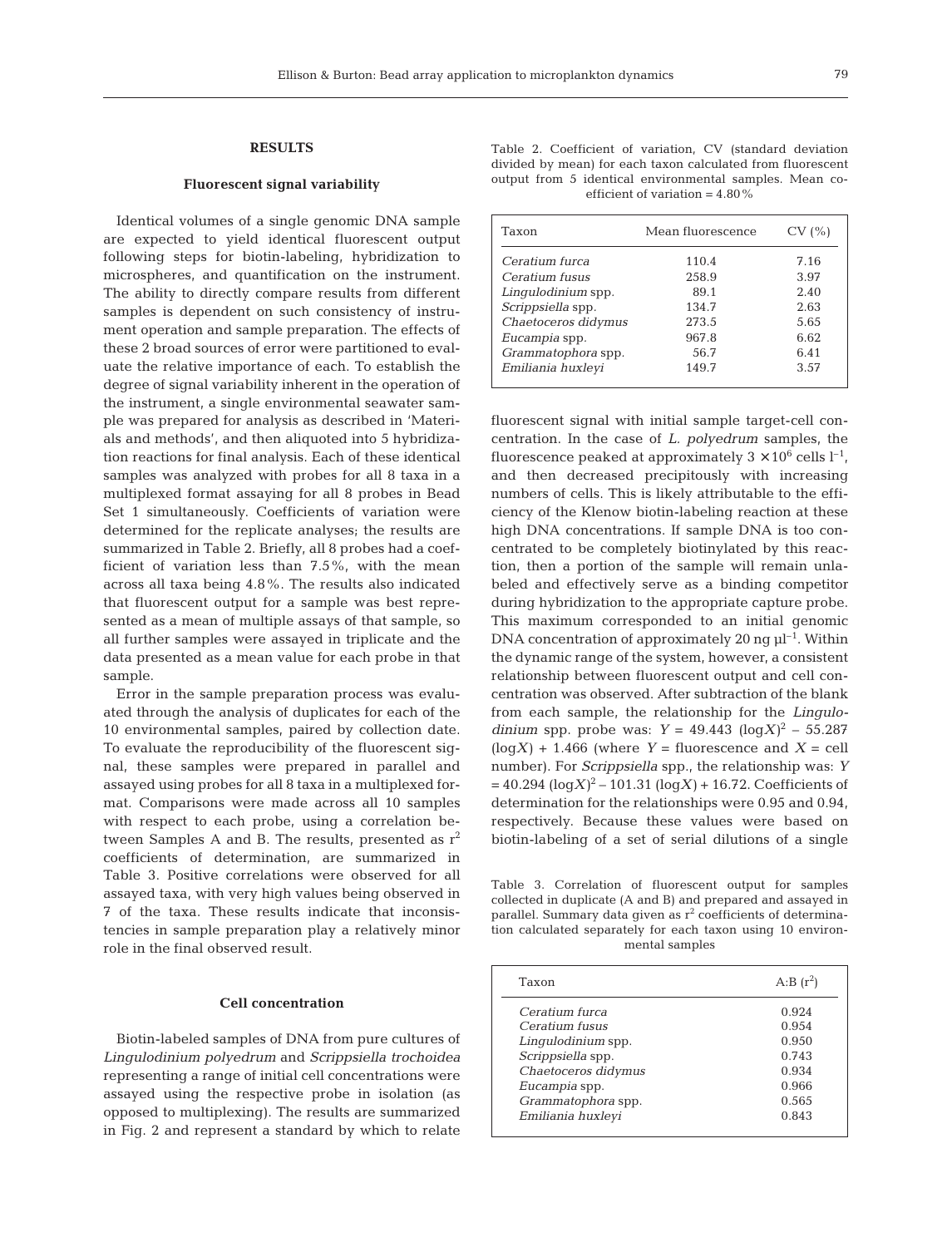

Fig. 2. *Lingulodinium polyedrum* and *Scrippsiella trochoidea.* Standard curves for fluorescence versus cell count. Measurements ( $N = 3$  per sample) were made using serial dilutions of DNA extracted from a known number of cells; diluted samples were then biotinylated and processed separately. Means ±1 SE

DNA extraction from each species, they do not take into account potential differences in extraction efficiency that might result when cell concentrations vary or labeling efficiency when DNA content is not the same in all samples. Given these caveats, it appears that the protocols and instrumentation can reliably detect the DNA extracted from approximately 2000 to 10 000 cells.

### **Probe-specificity tests**

We biotinylated 5 each of the original environmental samples, the environmental samples with added *Lingulodinium polyedrum* DNA, and the environmental samples with added *Scrippsiella trochoidea* DNA and assayed them using Probe Set 1 for all 8 taxa in multiplexed format. The observed change in signal between environmental and spiked samples was computed for each of the probes when spiked with either 7.5 ng of *L. polyedrum* or 6.5 ng of *S. trochoidea* DNA. The results are summarized in Table 4 as mean change in fluorescent output over the 5 samples for each of the probes

with both treatments. Although minor non-specific binding was observed with increased DNA concentration in the assay, only the probe targeting the spiked DNA clearly showed highly significant increases in both cases.

## **Signal-to-noise ratio**

Oligonucleotide probes are expected to bind their complement with greater sequence specificity at temperatures nearing their respective melting temperatures  $(T<sub>m</sub>)$  and less specifically (but more strongly) at lower hybridization temperatures. In the context of the bead array system, lower hybridization temperatures provide a maximum signal, but at the cost of increased background noise. We tested the parameters of these binding kinetics using labeled DNA isolated from the 2 pure cultures. The genomic DNA was combined in 5:0, 4:1, 1:1, 1:4, and 0:5 ratios of *Lingulodinium polyedrum*: *Scrippsiella trochoidea*, all having a constant final DNA concentration. These were labeled with biotin and assayed using probes for all 8 taxa in multiplexed format with hybridization temperatures of 45, 50, 55, and 60°C. The results for 45, 50 and 55°C are presented in Fig. 3; fluorescence values are reported as corrected fluorescence to indicate that background measured with a negative control sample containing no DNA has been subtracted from the raw fluorescence values. At 60°C, none of the probes were able to successfully bind any labeled DNA in solution, and the fluorescent signal was negligible. With decreasing hybridization temperature below this point, signal strength of the *Lingulodinium* spp. and *Scrippsiella* spp. probes increased, as did the gradual background signal of other probes binding non-specifically. At 45°C, the corrected fluorescence values for the *Lingulodinium* spp. and *Scrippsiella* spp. probes were virtu-

Table 4. Results of sample spiking experiment. Data are presented as mean increase in observed fluorescent output across 5 samples for each of the taxa when spiked with DNA from pure culture samples of the species indicated

| Probe               | Sample DNA added |                            |  |
|---------------------|------------------|----------------------------|--|
|                     | Lingulodinium    | Scrippsiella<br>trochoidea |  |
|                     | polyedrum        |                            |  |
| Ceratium furca      | 4.8              | 14.2.                      |  |
| Ceratium fusus      | 4.5              | 0.8                        |  |
| Lingulodinium spp.  | 117.6            | 4.7                        |  |
| Scrippsiella spp.   | 5.8              | 84.0                       |  |
| Chaetoceros didymus | 1.9              | 5.1                        |  |
| Eucampia spp.       | 4.9              | 9.4                        |  |
| Grammatophora spp.  | 6.2              | 3.3                        |  |
| Emiliania huxleyi   | 8.7              | 2.0                        |  |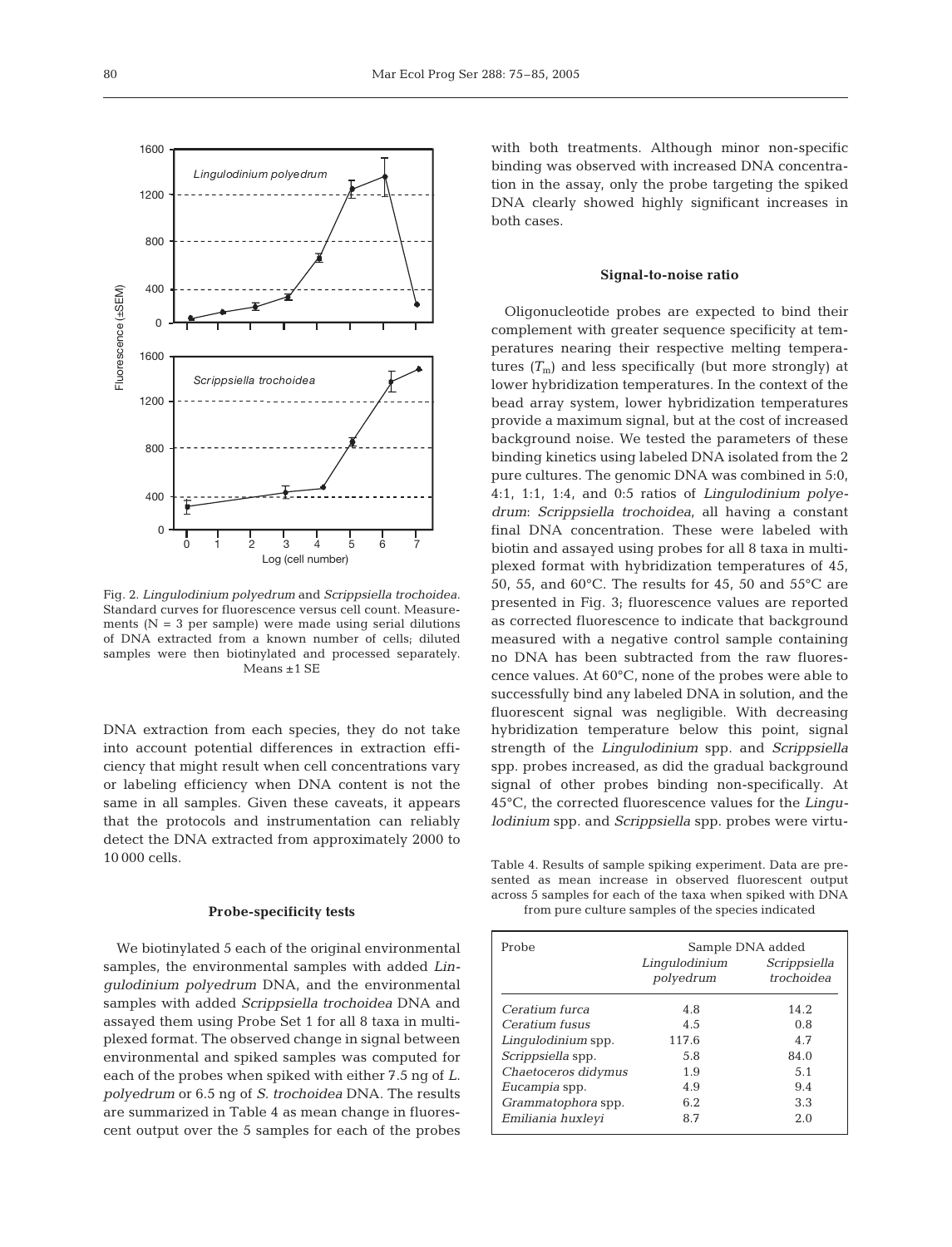

Fig. 3. *Lingulodinium polyedrum* and *Scrippsiella trochoidea.* Fluorescent signal observed across 3 different hybridization temperatures. At all temperatures, concentration of *L. polyedrum* target-sequence decreases and concentration of *S. trochoidea* decreases from left to right across the graphs. Maximum signal strength is at 45°C (a), although noise observed in other probes is also reasonably high; (b) and (c) show a small decline in signal strength associated with increased bindingspecificity as hybridization temperature is increased

ally identical to those values predicted by the standard curves that had been generated for these targets (see Fig. 2). One probe, targeted to *Eucampia* spp., increased most noticeably, although in a uniform fashion that indicated no preferential binding to either *L. polyedrum* or *S. trochoidea*. Further, the signal for the *Eucampia* spp. probe was very small relative to the signal observed for *Lingulodinium* spp. and *Scrippsiella* spp. probes.

## **Environmental sample analysis**

All 10 environmental samples were assayed using probes for each of the taxa in a multiplexed format. The corrected fluorescence was then adjusted according to the dilution factor that had been used on each sample prior to biotin-labeling, and is plotted with respect to time in Fig. 4. The samples were collected during the final stages of a phytoplankton bloom, as is evident from the rapid decline through time for several of the taxa. Other taxa did not follow this general pattern, however. Most notably, *Emiliania huxleyi*, which can be smaller than our 5 µm filter size, remained at a constant very low level over the entire course of the time series. Others, such as *Lingulodinium* spp., appeared to have a small secondary peak that was unique to that probe.

For the 2 species for which we had been able to establish standard curves relative to sample cell concentrations, *Lingulodinium polyedrum* and *Scrippsiella trochoidea*, the corrected fluorescence values were adjusted to indicate changes in cell concentration in the samples over time. These data are summarized in Fig. 5. Note that the apparent absence of cells for the



Fig. 4. Fluorescent output over course of the sampling series, divided taxonomically into dinoflagellates and diatoms/ coccolithophorids. Sampling began at end of a pronounced bloom in coastal waters of La Jolla, California, which is reflected in the rapid decrease in signal over the first few days of the time series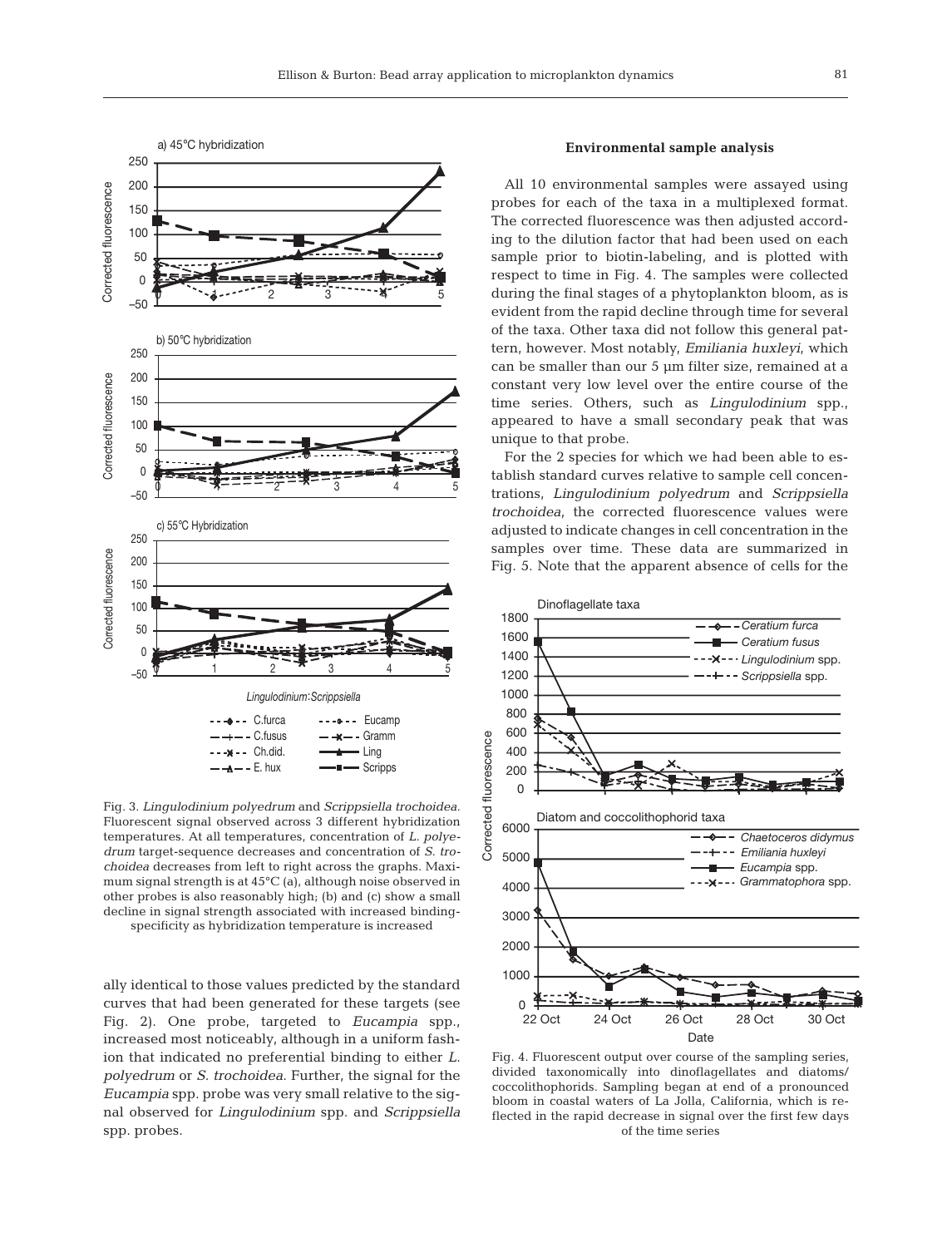$1.2(r^2)$ 

Table 5. Coefficient of determination  $(r^2)$  values showing the comparison of data collected on 10 environmental samples using 2 sets of capture probes targeting the same selection of

taxa

|       | waxa |             |
|-------|------|-------------|
| Taxon |      | 1:2 $(r^2)$ |

|                     | -- 1- 1 |
|---------------------|---------|
| Ceratium furca      | 0.999   |
| Ceratium fusus      | 0.971   |
| Lingulodinium spp.  | 0.997   |
| Scrippsiella spp.   | 0.997   |
| Chaetoceros didymus | 0.995   |
| Eucampia spp.       | 0.999   |
| Grammatophora spp.  | 0.992   |
| Emiliania huxleyi   | 0.860   |

majority of the time series is probably due to a combination of scale and passing below the detection limits of the technique. For some samples with small, positive, calculated cell concentrations during the latter part of the time series, their appearance is dwarfed by earlier samples with concentrations several orders of magnitude higher than those near the end. Other samples, specifically many of those for the *Scrippsiella* spp. probe, were calculated to be zero and were, therefore, either absent from the samples entirely or present in concentrations below the detection limits of the system.

#### **Probe duplication**

Data collected for the initial environmental sample analysis were collected for all 8 taxa on the 10 environmental samples. The second set of probes, targeted to the same gene in the same taxa, was applied to these samples in a multiplexed format. While the precise intensity of fluorescent output detected is nearly



Fig. 5. *Lingulodinium* spp. and *Scrippsiella* spp. Inferred environmental cell concentrations over course of the sampling series, converted from fluorescence to cells  $l^{-1}$  using relationship determined from standard curves generated for each of these taxa

always different between bead sets due to variations in the density of capture-probe-coupled microspheres, the gross characteristics of each sample should be similar if both probes are detecting fluctuations in the concentration of the same target. Data from probes targeted to the same taxon were compared and a coefficient of correlation was calculated for each of the taxa; these  $r^2$  values are presented in Table 5. All 8 of the taxa demonstrated high  $r^2$  values, with  $7$  of 8 exceeding 0.97, indicating that the paired probes were binding the same targets.

## **Effects of multiplexing**

One of the principal benefits of the bead array platform is its capacity to simultaneously quantify the presence of multiple targets in a single sample. This manner of data collection is contingent on the ability of the microspheres to function autonomously in solution without interacting with different microspheres and probes. To test this independence, the 10 environmental samples were assayed using probes for all 8 taxa in a multiplexed format. The same samples were then assayed using each probe independently in solution. Results for the series of samples were compared and an  $r^2$  coefficient of determination was calculated for each probe; these values are presented in Table 6.

The same environmental samples were evaluated again using both the original and the second probe sets together in a series of 16-plex assays. Coefficients of determination were calculated for comparisons between the 2 sets of probes and are also presented in Table 6. While these values are generally high and indicative of good correlations, the probes for *Eucampia* spp. and *Grammatophora* spp. are lower. This was possibly due to interactions of probes from different sets that had not been checked against each other prior to the 16-plex assay.

Table 6. Coefficient of determination  $(r^2)$  values showing effects of multiplex analysis on fluorescent output. High  $r^2$ values are interpreted as evidence that multiplexing does not affect data collection and that probes are not preferentially binding each other during hybridization

| Taxon               | Single: Multiplex $(r^2)$ | 16-plex $(r^2)$ |
|---------------------|---------------------------|-----------------|
| Ceratium furca      | 0.985                     | 0.999           |
| Ceratium fusus      | 0.991                     | 0.926           |
| Lingulodinium spp.  | 0.982                     | 0.919           |
| Scrippsiella spp.   | 0.924                     | 0.752           |
| Chaetoceros didymus | 0.997                     | 0.930           |
| Eucampia spp.       | 0.996                     | 0.762           |
| Grammatophora spp.  | 0.869                     | 0.772           |
| Emiliania huxleyi   | 0.862                     | 0.883           |
|                     |                           |                 |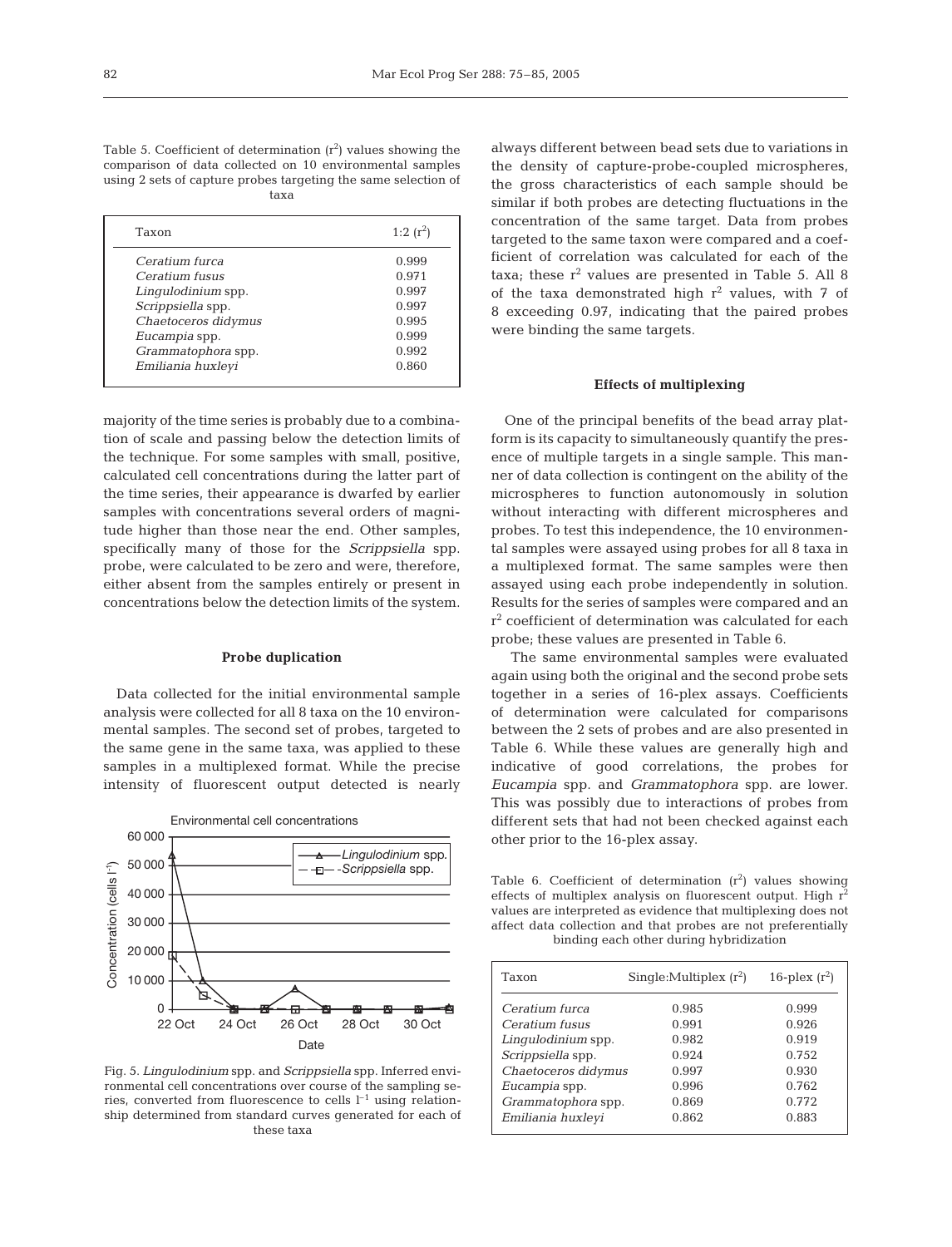#### **DISCUSSION**

The 2 principal means of examining environmental samples of plankton communities are by morphological identification under magnification or through a variety of techniques related to optical classifications based on photopigment characteristics, including flow cytometry. Both modes of study provide an excellent view of the microscopic constituents of the plankton. Despite this, there are significant drawbacks associated with the use of either method. Microscopy-based techniques provide the clearest, diagnostic assessment of the planktonic community, but are extraordinarily time-consuming to the extent that large-scale studies involving numerous samples are all but prohibitive in scope (Miller & Scholin 1998). A further difficulty that is often encountered is the steep learning curve associated with familiarizing oneself with the requisite taxonomy for such a study. Conversely, optical determination of photopigment concentration provides a relatively simple methodological approach allowing rapid processing times, but with limited flexibility for the fine-scale taxonomic determination of a wide range of taxa (Lauria et al. 1999). Thus, there is a significant divide between taxonomic specificity and scope of analysis in studies of the plankton.

Nucleic acid hybridization methodologies hold great promise for characterization of microplankton communities. Here, we have shown that bead array technology may provide a means of expanding current environmental sampling techniques via its potential for high-throughput sample analysis and automation. Working at capacity, the Luminex 100 instrument can be used to quantitatively assay 100 different taxa simultaneously. Samples can be analyzed in this fashion in 96-well plate format and, thus, 95 samples (plus 1 negative control) can be examined in a single run of the bead array instrumentation. Preparation time for such a sample is typically in the range of 4 h from the time of filtration of bulk seawater to the final operation of the Luminex 100 instrument. Similar assays have been undertaken to identify microbial targets in terrestrial aquatic systems (Spiro et al. 2000, Spiro & Lowe 2002). This study, however, avoids the pitfalls associated with potential biased amplification via the polymerase chain reaction (PCR) by bypassing such an amplification step. In cases where presence/absence data are more important than quantitative data, a PCR amplification step may be applied to the environmental DNA sample to increase the sensitivity of the bead array technology.

Detailed population-level analyses of planktonic systems have traditionally been plagued by a reliance on techniques that are inordinately labor-intensive and difficult to perform. While establishing a bead array

system to assay a community of interest requires significant time in probe development and testing, the instrument operates quickly and easily once the groundwork has been laid, allowing the assessment of many samples in a relatively quick fashion. Dynamics of many species could be examined simultaneously in a number of samples collected over an intensive spatial or temporal sampling regime. Although limited to 100 probes at a time, aliquots of a given environmental sample could be hybridized to multiple probe sets. In addition to extending the phytoplankton probe set initiated in this report, we envision developing probes to taxa occupying other trophic levels; in principle, simultaneous quantitative measurement of bacterioplankton, phytoplankton, and primary consumers such as ciliates can be achieved.

Monitoring of harmful algal blooms may prove to be an important application of bead array technology. This phenomenon is the subject of numerous studies (Stumpf 2001) and has been associated with several environmental factors, but there is still relatively little known about the mechanisms and patterns of such blooms (Babaran et al. 1998). Because of the exceptional interest in understanding the dynamics of bloom-producing phytoplankton, significant effort has also been directed toward establishing algal bloommonitoring networks in the hopes of mediating potentially harmful effects of such blooms through early detection (Schofield et al. 1999, Dubelaar & Gerritzen 2000, Johnsen & Sakshaug 2000, Lewitus & Holland 2003). Of the approximately 500 species of microalgae that exist worldwide, only about 100 are toxic (Fisher et al. 2003). Using a bead array platform, one could screen environmental samples for these species as a means of monitoring a study area for incipient blooms and, with a 4 h processing time for such analysis, preemptive actions may be possible to minimize the potential impact on public and economic interests.

The results presented here demonstrate that bead array systems provide a robust analytical system for analyzing phytoplankton communities. Fluorescence is demonstrated to be repeatable to within 7.5%, and samples can be successfully analyzed in multiplexed formats without significant loss in the ability to discern relative fluorescent output. Further, multiple controls demonstrate that most of the probes appear to bind the targeted sequence specifically, although some optimization of signal-to-noise ratio will probably be necessary for each probe set. Finally, environmental samples can be assayed for the targeted taxa and their taxon-specific cell concentrations determined using standard curves constructed from pure cell cultures or, in some cases, from environmental samples subjected to microscopic examination.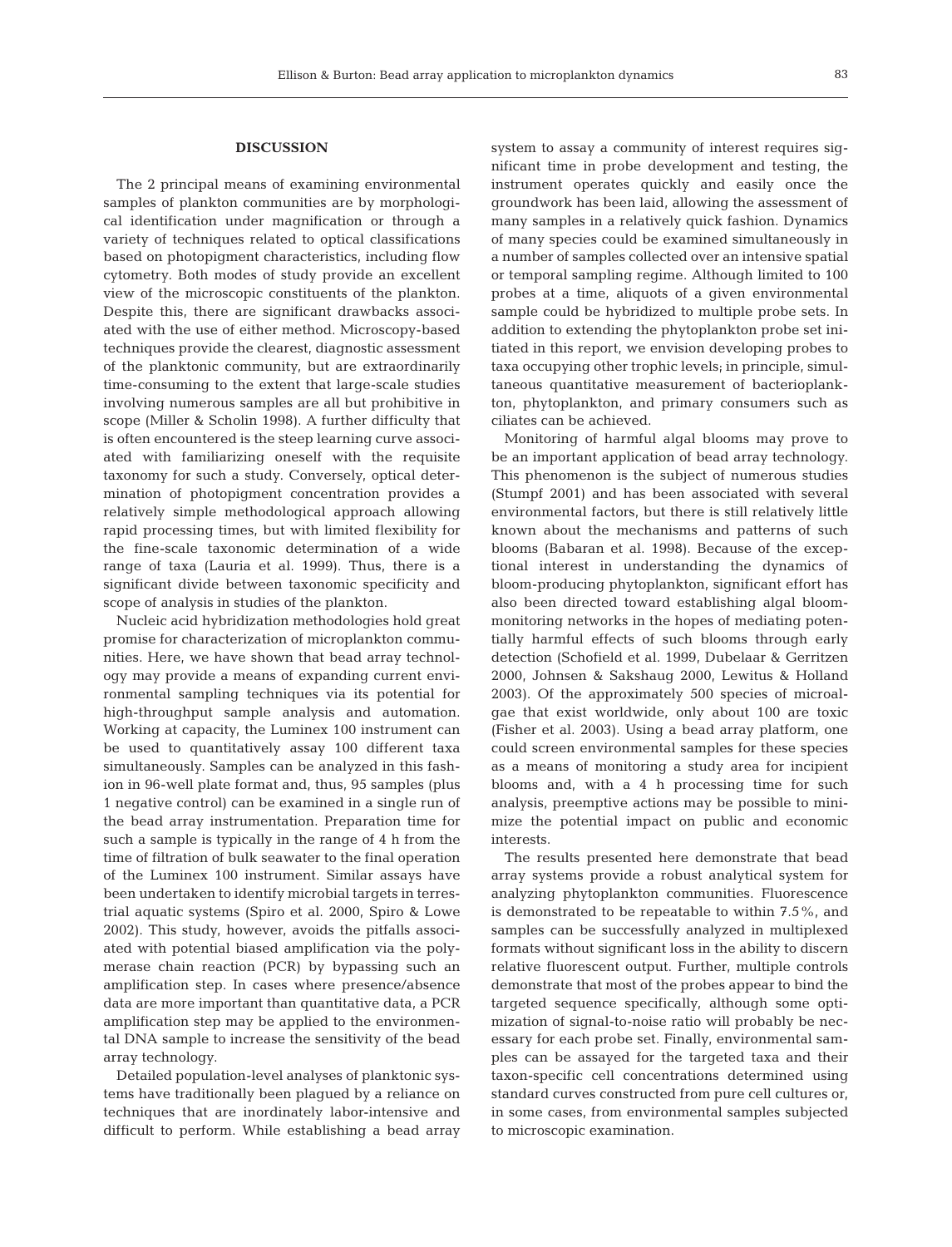Significant development remains to be completed before bead array technology can be widely applied to studies of plankton communities. Primarily, a groundtruthing of environmental data using morphological identification is necessary, as morphology remains, with good reason, the gold standard of taxonomy. Also, correlation of fluorescent output and cellular concentration of target organisms can most readily be established via analysis of cultured samples. Therefore, analysis of a broader sampling of cultured taxa will allow the collection of more ecologically meaningful data through the conversion of fluorescent signal to environmental cell concentration. Given analysis of a suitable number of cultured taxa, it may be possible to generalize this conversion for broad taxonomic groups to allow more rapid future probe development. For instance, the fluorescence:cell concentration correlations calculated for *Lingulodinium* spp. and *Scrippsiella* spp. were reasonably similar, indicating the possibility for a universal conversion equation for all dinoflagellates. In terms of plankton community research, it is important that further probes incorporating a diversity of trophic levels, including nanoplankton and microzooplankton, be developed to add greater perspective to future studies.

Finally, there are a number of potential modifications to currently developed protocols for bead array systems that may make their use in oceanography more tractable, both in terms of ease and cost to the researcher. For example, it may be possible to attach biotin to the targeted molecules by a sandwich hybridization method, in which a fluorophore-labeled universal oligonucleotide is allowed to hybridize to target molecules, while capture probes attach to a different, species-specific region of the same molecule. This would effectively bind the fluorophores necessary for detection and significantly reduce time and cost by eliminating the biotin-labeling step. Alternatively, the process of labeling each DNA sample with biotin may be eliminated entirely by using the genomic DNA extract as a quantitative competitor against complementary biotin-labeled oligonucleotides. In such a system, decreases in detected fluorescent output would be used to quantify the presence of targeted molecules.

Bead array technology, with its potential for rapid, high-throughput quantitative analysis, may open the door to more synoptic and comprehensive molecular analyses of diverse plankton communities. Once the painstaking process of probe development has been completed, sets of such probes can be widely employed in well-behaved multiplex format and easily compared between multiple analytical facilities in an effort to gain a greater understanding of the dynamics of marine microplankton communities.

*Acknowledgements.* The authors gratefully acknowledge the financial support provided by a National Science Foundation Major Research Instrumentation Grant and a University of California Academic Senate Research Grant. A Doherty Fellowship from the Scripps Graduate Department supported C.K.E. We also thank M. Latz, L. Busse, B. Palenik, and D. Landry for samples and/or helpful comments. Finally, we acknowledge the helpful comments of 3 anonymous reviewers.

## LITERATURE CITED

- Adachi M, Sako Y, Ishida, Y (1996) Identification of the toxic dinoflagellates *Alexandrium catenella* and *A. tamarense* (Dinophyceae) using DNA probes and whole-cell hybridization. J Phycol 32:1049–1052
- Bains W (1994) Selection of oligonucleotide probes and experimental conditions for multiplex hybridization experiments. Genet Anal Biomol Eng 11:49–62
- Barbaran RP, Espinosa RA, Abalos TU (1998) Initiating and triggering mechanisms causing harmful algal blooms. J Shellfish Res 17:1623–1626
- Bates SS, Léger C, Keafer, BA, Anderson DM (1993) Discrimination between domoic-acid-producing and nontoxic forms of the diatom *Pseudonitzschia pungens* using immunofluorescence. Mar Ecol Prog Ser 100:185–195
- Collier JL (2000) Flow cytometry and the single cell in phycology. J Phycol 36:628–644
- Costas E, Rodas VL (1994) Identification of marine dinoflagellates using fluorescent lectins. J Phycol 30:987–990
- Dubelaar GBJ, Gerritzen PL (2000) Cytobuoy: a step forward towards using flow cytometry in operational oceanography. Sci Mar 64:255–265
- Dubelaar GBJ, Jonker RR (2000) Flow cytometry as a tool for the study of phytoplankton. Sci Mar 64:135–156
- Earley MC, Vogt RF, Shapiro HM, Mandy FF and 6 others (2000) Report from a workshop on multianalyte microsphere assays. Cytometry 50:239–242
- Fisher WS, Malone TC, Giattina JD (2003) A pilot project to detect and forecast harmful algal blooms in the northern Gulf of Mexico. Environ Monit Assess 81:373–381
- Gasol JM, del Giorgio PA (2000) Using flow cytometry for counting natural planktonic bacteria and understanding the structure of planktonic bacterial communities. Sci Mar 64:197–224
- Jochem FJ (2000) Probing the physiological state of phytoplankton at the single-cell level. Sci Mar 64:183–195
- Johnsen G, Sakshaug E (2000) Monitoring of harmful algal blooms along the Norwegian coast using bio-optical methods. S Afr J Mar Sci 22:309–321
- Lauria ML, Purdie DA, Sharples J (1999) Contrasting phytoplankton distributions controlled by tidal turbulence in an estuary. J Mar Syst 21:189–197
- Lewitus AJ, Holland AF (2003) Initial results from a multiinstitutional collaboration to monitor harmful algal blooms in South Carolina. Environ Monit Assess 81:361–371
- Lim EL, Caron DA, Delong EF (1996) Development and field application of a quantitative method for examining natural assemblages of protists with oligonucleotide probes. Appl Environ Microb 62:1416–1423
- Miller PE, Scholin CA (1998) Identification and enumeration of cultured and wild *Pseudo-nitzschia* (Bacillariophyceae) using species-specific LSU rRNA-targeted fluorescent probes and filter-based whole cell hybridization. J Phycol 34:371–382
- Millie DF, Schofield OM, Kirkpatrick GJ, Johnsen F, Tester